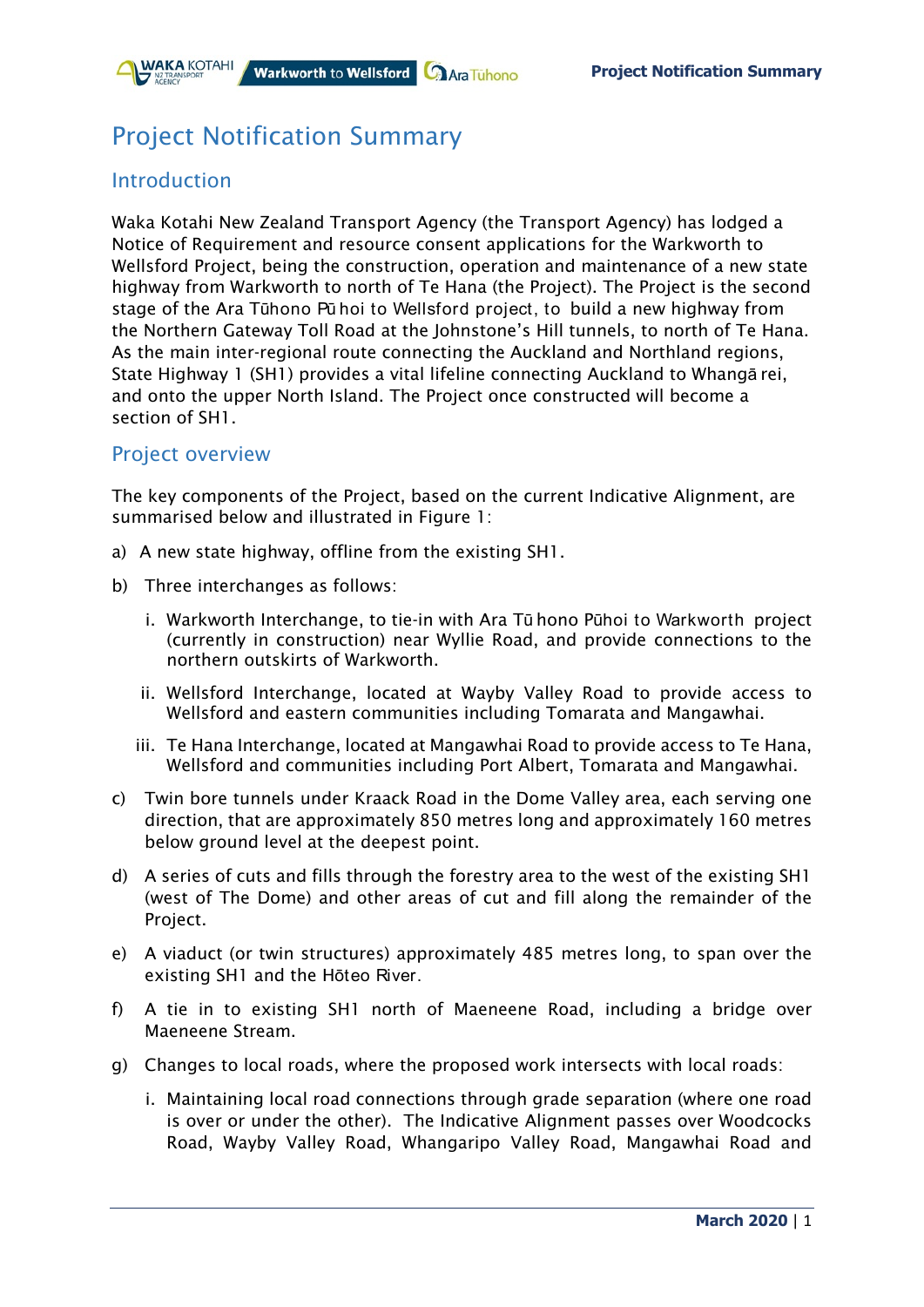

Maeneene Road. The Indicative Alignment passes under Kaipara Flats Road, Rustybrook Road, Farmers Lime Road and Silver Hill Road.

- ii. Realignment of sections of Wyllie Road, Carran Road, Kaipara Flats Road, Phillips Road, Wayby Valley Road, Mangawhai Road, Vipond Road, Maeneene Road and Waimanu Road.
- iii. Closing sections of Phillips Road, Robertson Road, Vipond Road and unformed roads affected by the Project.
- h) Associated works including bridges, viaducts, embankments, culverts, stormwater management systems, soil disposal sites, signage, lighting as required to meet safety standards, landscaping, realignment of access points to local roads, and maintenance facilities.
- i) Construction activities, including construction compounds, borrow sites, lay down areas and establishment of construction access and haul roads.



#### Figure 1: Warkworth to Wellsford Project Summary Plan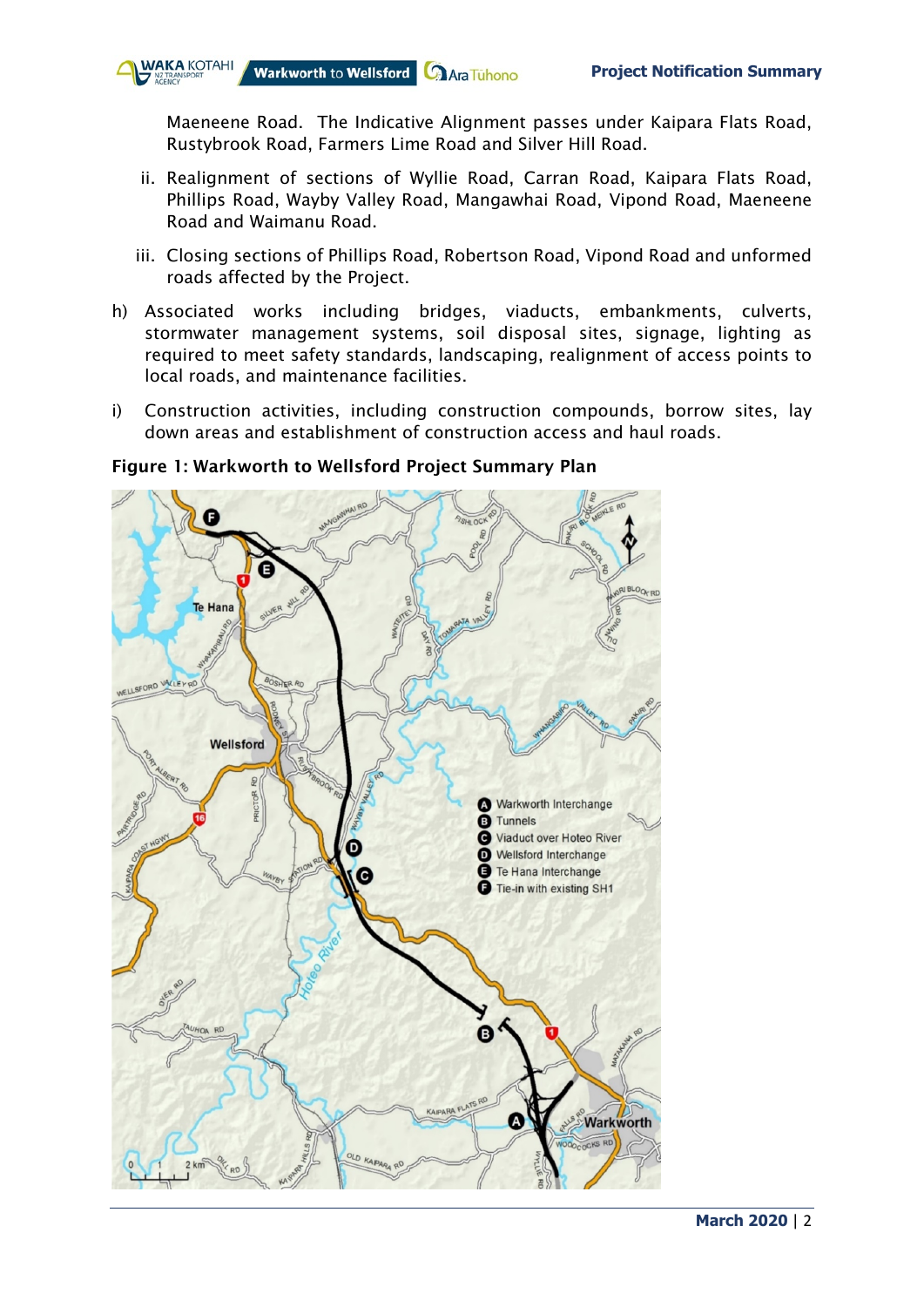

The Indicative Alignment is a preliminary design of a state highway that could be constructed within the proposed designation boundary. The Indicative Alignment has been prepared for assessment purposes, and to indicate what the final design of the Project may look like. The Assessment of Effects on the Environment report assesses the effects that may occur as a result of the design, construction, operation and maintenance of the Project. The detailed design will occur at a later date and will be the final design used for construction purposes.

#### Notice of Requirement and resource consents

The Transport Agency has lodged a Notice of Requirement (NoR) to designate land for the Project and resource consents (together referred to as "the Application") to construct, operate and maintain a new state highway from Warkworth to north of Te Hana.

The Notice of Requirement applies to an area of land of approximately 1348 hectares located between Warkworth and north of Te Hana. The requirement applies to 205 land parcels (including local roads).

Resource consents are sought under section 9 of the Resource Management Act for

- Earthworks
- Vegetation alteration and removal
- Stormwater detention and retention ponds

Resource consents are sought under section 13 of the Resource Management Act for

• New structures in, on, under or over the beds of rivers and streams

Resource consents are sought under section 14 of the Resource Management Act for

- Diversion and temporary damming of water associated with new structures
- Diversion of intermittent and permanent rivers and streams
- Diversion of groundwater
- Diversion of stormwater

Resource consents are sought under section 15 of the Resource Management Act for

- Discharge of stormwater into or onto water or land
- Discharge to air associated with rock crushing during construction

#### Application documents

The Application is supported by an Assessment of Effects on the Environment report which incorporates:

- Volume 1 Assessment of Effects on the Environment
- Volume 2 Supporting Technical Assessment Reports
- Volume 3 Drawing Set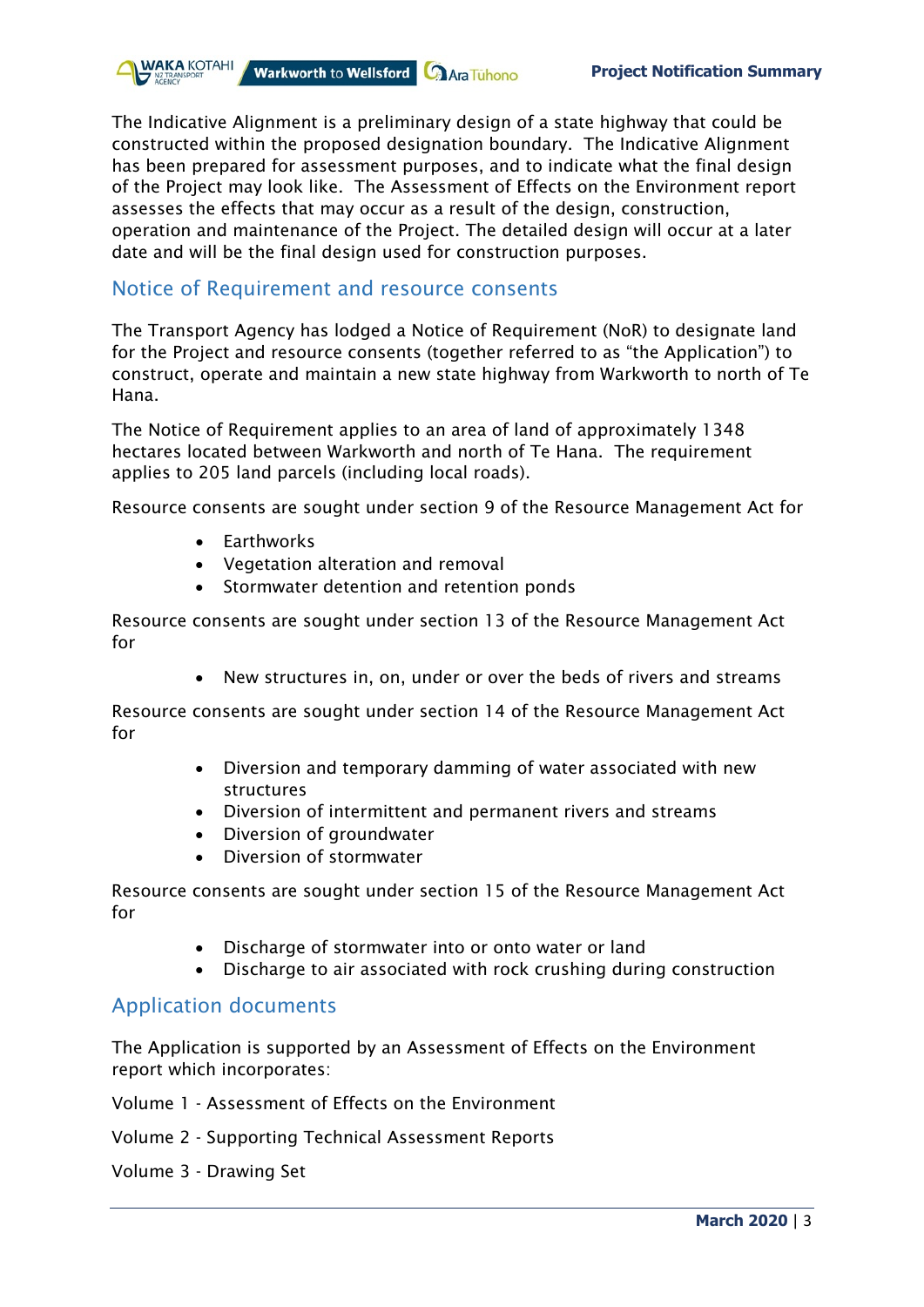

## Project Objectives

The Transport Agency's objectives for the Project are to:

- Increase corridor capacity, improve route quality and safety, and improve freight movement between Warkworth and the Northland Region;
- Provide resilience in the wider state highway network;
- Improve travel time reliability between Warkworth, Wellsford and the Northland Region;
- Provide connections to and from Warkworth, Wellsford and Te Hana;
- Provide a connection at Warkworth that optimises the use of infrastructure from, and maintains the level of service provided by, the Pūhoi to Warkworth Project; and
- Alleviate congestion at Wellsford by providing an alternative route for north south through traffic.

## Outcomes to be delivered by the Project

The Project will:

- Improve safety performance compared to the existing SH1 with the Indicative Alignment designed to motorway standards and therefore, with the intended diversion of traffic to the new road, a higher safety performance on the new road and reduced incidents on the existing SH1;
- Support safe cycling and walking by providing linkages where feasible as part of the Project scope (such as across interchanges, onto SH1 at the northern tie in, and on local roads where the Project passes over on a bridge structure);
- Improve freight performance in terms of improved journey times, improved route quality and safety, resilience and travel time reliability;
- Improve route security and resilience of the state highway network north of Auckland through reducing the reliance on one main route (the current SH1); and
- Improve journey times and improved journey time reliability along the state highway network north of Auckland increasing accessibility across many parts of the Regions' road network.

Other outcomes of the Project will be:

- Economic benefits to the local north Auckland area and the economies of the Auckland and Northland Region.
- Improvement to the amenity of Wellsford and Te Hana through the removal of heavy truck movements through the townships, including improved air quality and reduction in noise levels and improving walkability; and
- Treatment of stormwater, reduced contaminant loads for two catchments, reduction of sediment load over time and retiring of some land that contributes to the sediment load of the harbours, through landscaping and planting, and through design which will assist with more fuel-efficient travel (through better gradients and less need to brake, accelerate and/or decelerate).

## Description of the Project

The Project involves the construction, operation and maintenance of a new four lane state highway, approximately 26 km in length.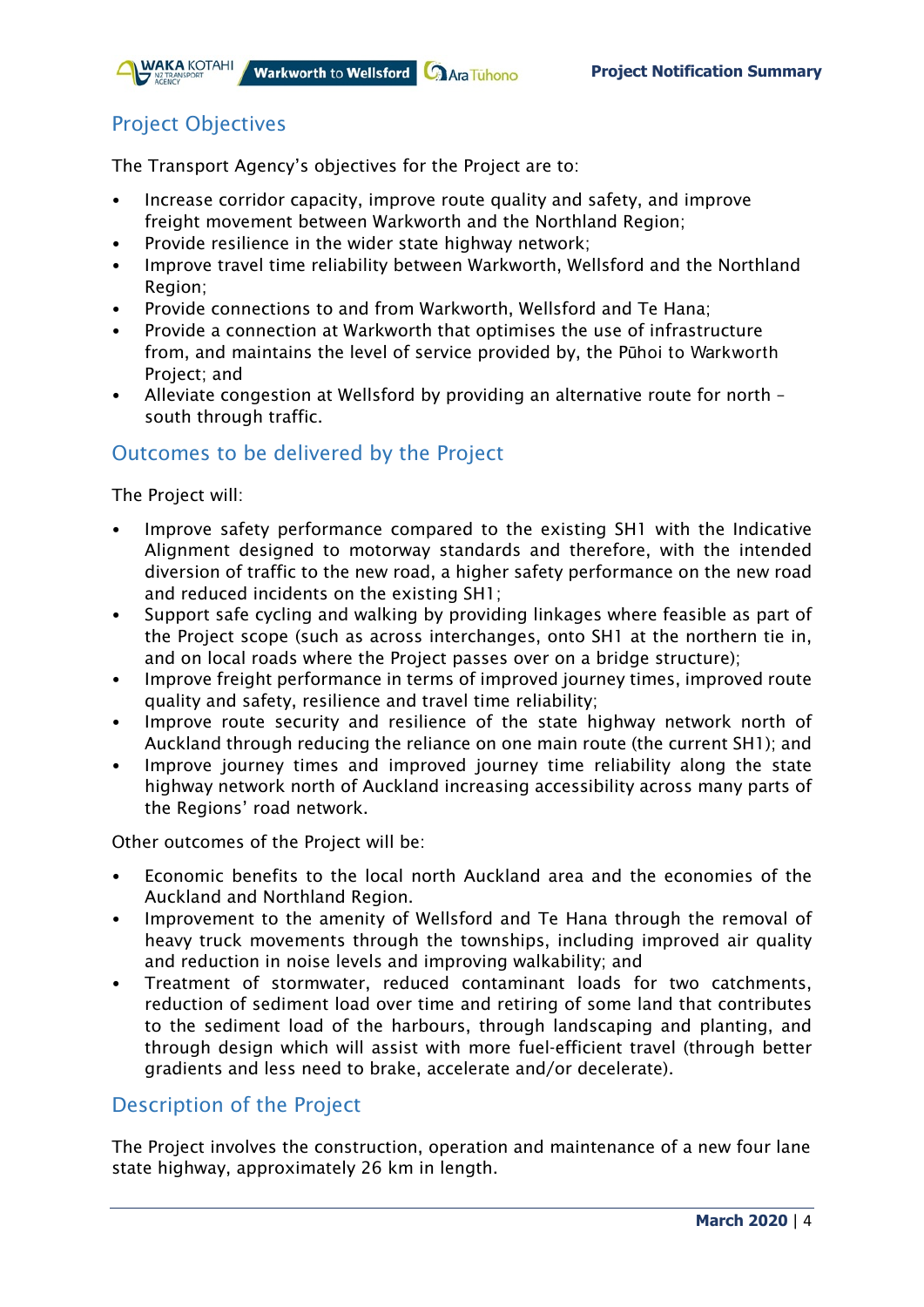

The Project connects to the alignment of Pūhoi to Warkworth Project (P2Wk) and continues in a northerly direction. The proposed Warkworth Interchange is located to the north of Wyllie Road. The Project passes over Woodcocks Road and requires a diversion of Carran Road to the west of the alignment at the proposed Warkworth Interchange. The Project heads due north from the interchange, parallel with existing SH1 to the west of The Dome. Due to the terrain in this section of the Project, twin tunnels, approximately 850m long below Kraack Road, are proposed to carry north and south bound traffic. The alignment then passes through Matariki Forest to the west of SH1.

The Project alignment crosses the Hōteo River and the Waitaraire Stream on a viaduct. The proposed Wellsford interchange is located north of Hōteo River, centred on Wayby Valley Road. The proposed interchange provides access to Wellsford and includes a new (roundabout) intersection with the existing SH1. The Project crosses gas and fuel pipelines, passes under Transpower's high voltage electricity transmission line, and bridges Maeneene Stream.

The proposed Te Hana interchange is centred on Mangawhai Road. The Te Hana interchange will provide access to Te Hana and Wellsford from the north, to Mangawhai and the Twin Coast Discovery Highway i.e. State Highway 16.

#### Construction of the Project

The timing for construction of the Project is not certain. To enable an assessment of the potential effects of the Project on the environment, the assumed construction start date is 2030. However, the actual timing for construction could be sooner or later than this date.

Construction will include:

- Enabling works (for example: vegetation clearance, services relocation, site investigations, site access establishment, haul roads, construction yards, trial embankments, environmental controls);
- Access along the alignment and to specific sites (for example: stream culverting and access bridges);
- Ground improvements;
- Earthworks;
- Structures (including bridges, twin tunnels and three interchanges);
- Pavements and surfacing;
- Environmental mitigation; and
- Landscaping.

Construction works will be managed through the implementation of the proposed management plans which will outline specific measures to manage potential adverse effects during construction.

#### Consultation and engagement

Consultation and engagement is ongoing with various parties who have an interest in the Project including Mana Whenua, property owners, Auckland Council, Auckland Transport, the Rodney Local Board, business and community representative groups and the wider community. Engagement has been undertaken in accordance with recognised good practice through a number of channels,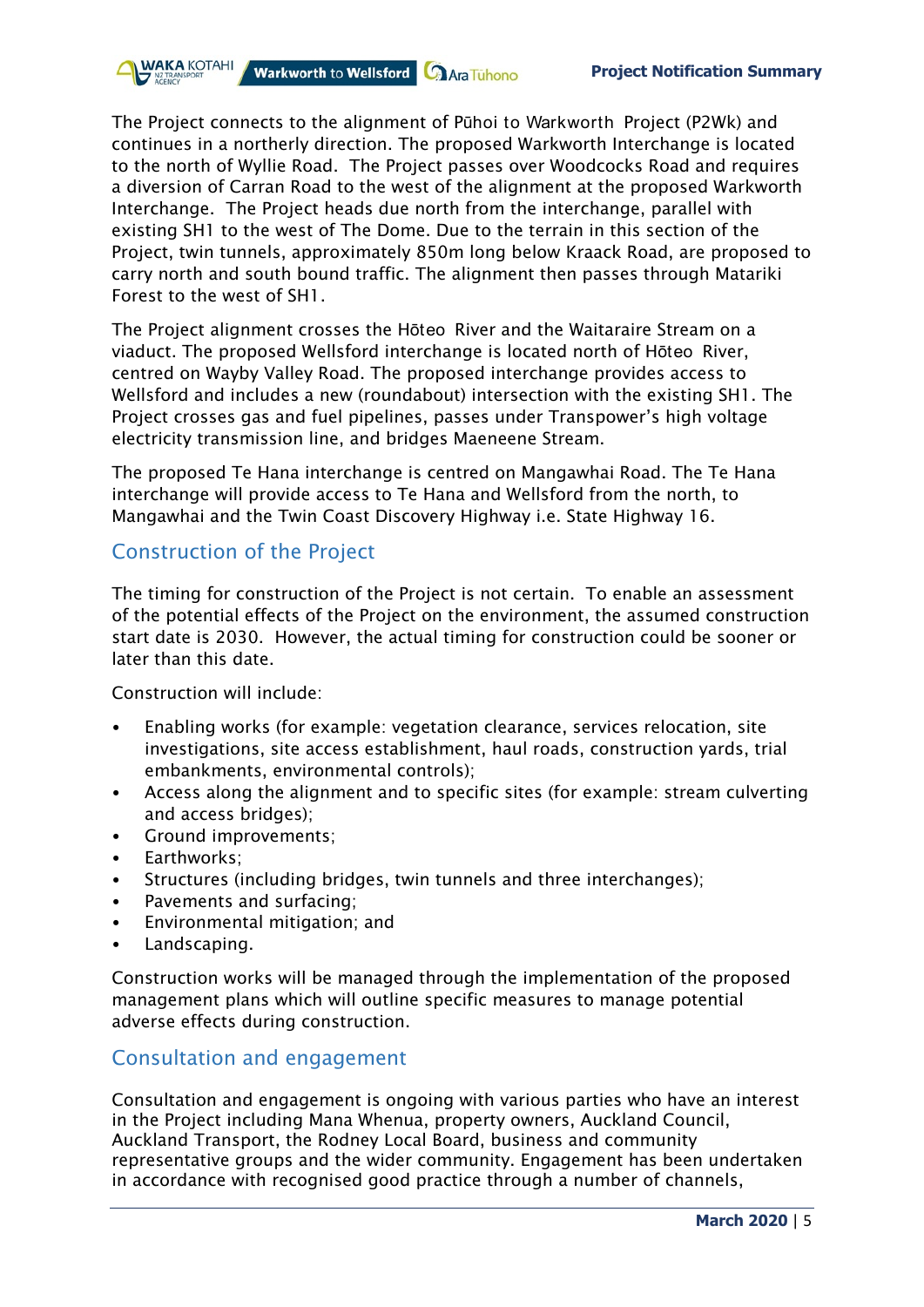

including one-on one meetings, workshops, hui, public open days, newsletters and online information.

## Description of the Environment

### Built Environment

There are a number of settlements and businesses within the vicinity and wider area of the Project. The land use surrounding the Project area is rural and primarily zoned Rural Production Zone. Some land zoned Mixed Rural Zone is located around the proposed Warkworth Interchange location. Rural residential properties are also scattered throughout the Project area, between the more concentrated areas of settlement at Warkworth, Wellsford and Te Hana.

Regionally and/or nationally significant utilities are present within the Project area and its surrounds, including transmission and distribution networks for gas, fuel, electricity, water supply, wastewater, telecommunications and rail.

Nine known archaeological sites of low to moderate significance are located within the proposed designation boundary. There are also sites of known value to Mana Whenua, and potential for unrecorded Māori sites within the Project area.

#### Natural Environment

The key landscape characteristics of the Project area are:

- A mixture of pastoral farming, native bush, and exotic forestry;
- Large land holdings;
- Rural residential and lifestyle blocks; and
- Varied landforms.

The Project traverses three major drainage catchments: the Mahurangi River catchment; the Hōteo River catch ment; and the Oruawharo River catchment.

There is one Outstanding Natural Feature (ONF) identified in the Auckland Unitary Plan (Operative in Part) (ID 49, Hōteo River incised meander) within the Project area, located to the south of the existing SH1 bridge across the Hōteo River. There are six Significant Ecological Areas (SEA) located within the Project area.

High value wetlands occur in the upper Kourawhero Stream valley northwest of Warkworth and low value wetland habitats occur throughout the Project area.

Several threatened species inhabit the Project area, including native land snails, native birds, native long-tailed bat and Hochstetter's frogs.

At its closest point, the Project is approximately 1km upstream of the coastal marine area at the northern end of the Project, near Maeneene Road.

Commercial plantation forestry is a significant land use in the Project area with approximately 35% of the Project area (468 ha) in commercial plantation forestry. Extensive tracts of pasture are present near Warkworth, largely used for mixed grazing, and to the north around Wellsford, which is predominately dairying / grazing land.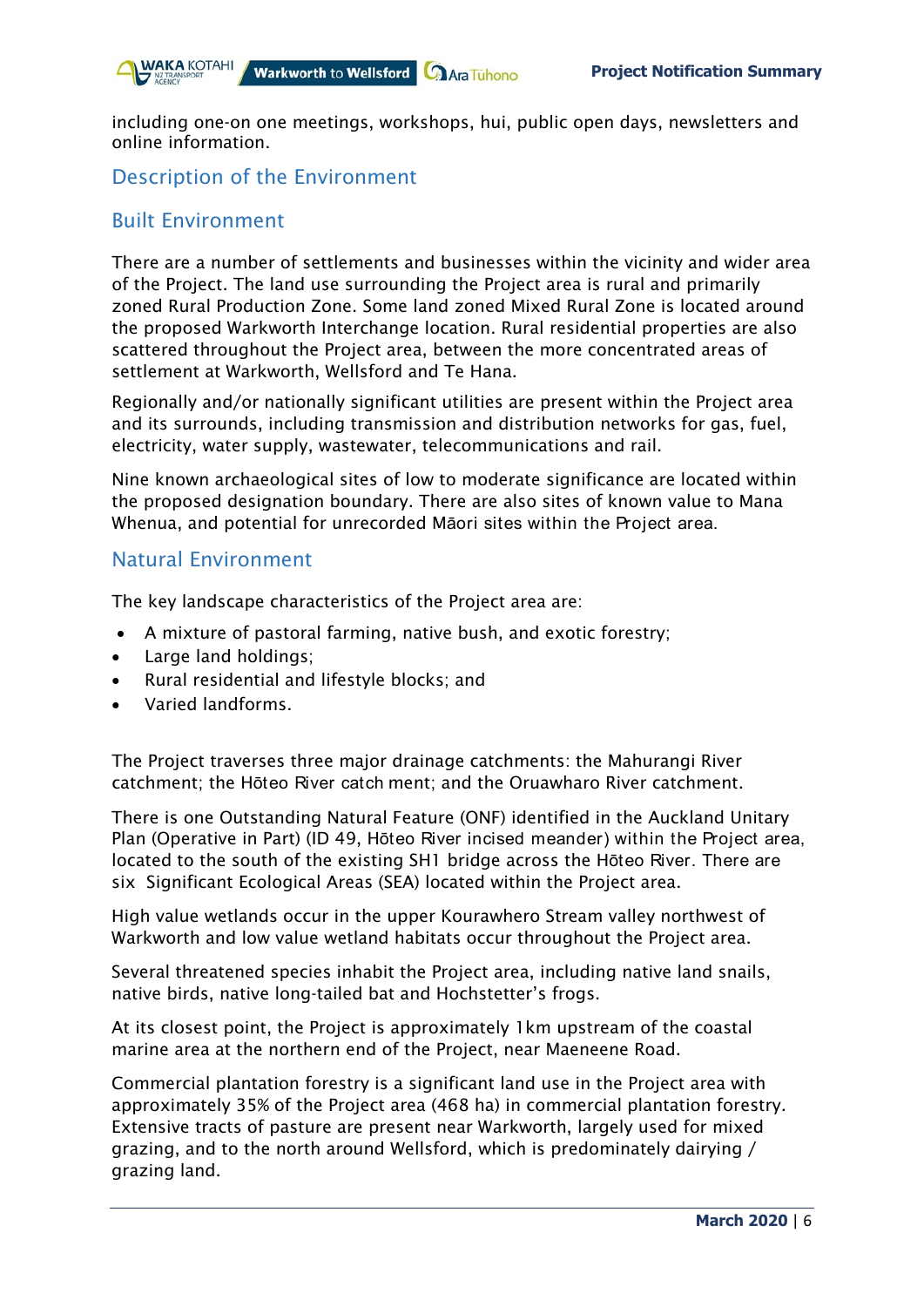

## Assessment of effects on the environment

The actual and potential effects on the environment have been identified as:

Construction water – The Project will involve approximately 310 ha of earthworks.

During construction of the Project, there is a potential that changes may occur to water quality, hydrology and flooding within receiving watercourses. Proposed mitigation measures have been identified to mitigate adverse effects on water quality, water users, hydrology and flooding.

With proposed mitigation measures in place, adverse effects associated with the construction of the Project on water quality, water users and hydrological impacts are assessed overall to be minor and temporary.

Groundwater / Hydrogeology – Groundwater drawdown effects are anticipated from proposed cuts and confined to a narrow 230m (approximately) corridor parallel to the Project. Groundwater drawdown of any significance (i.e. 5 m or greater) is constrained to the immediate vicinity of the cut along the Project. With proposed mitigation measures in place any potential adverse effects on groundwater level or flow are assessed overall as being less than minor.

Ground settlement – Ground settlement is a potential effect arising from cutting and filling of ground surface at various locations along the Project. Ground settlement effects will be mitigated by specific geotechnical measures or by other appropriate measures, such that effects on infrastructure and assets within the proposed designation boundary will be manageable in relation to relevant engineering criteria and no more than minor. With proposed mitigation measures in place any potential adverse effects relating to ground settlement are assessed overall as being less than minor.

Terrestrial and freshwater ecology – Approximately 13 ha of native vegetation will be directly impacted by the Indicative Alignment. Of this, approximately 1.5 ha of high value indigenous wetland and kahikatea-dominated swamp forest is directly impacted through clearance. A further 7 ha comprises 'moderate' value vegetation, mostly kanuka forest and scrub and totara-dominated podocarp forest remnants.

Construction activities have the potential to result in a loss of indigenous vegetation, degradation and loss of terrestrial habitat for snails, lizards, frogs, bats, and birds; degradation and loss of freshwater habitat and changes to fish passage.

There will be ecological benefits arising from the Project which include increased ecological resilience and adaptive capacity and enhanced ecosystem connectivity. The operational phase of the Project may result in permanent disturbance to fauna from light and noise from vehicles and the mainline carriageway will provide a physical barrier to less mobile fauna (i.e. lizards). Priority ecological sites have been identified where site-specific attention is required, these sites will be avoided to the extent practicable.

Proposed mitigation measures have been identified to mitigate adverse effects on terrestrial and freshwater ecology. With proposed mitigation measures as recommended, the potential adverse effects on freshwater and terrestrial ecological values are assessed overall as being minor.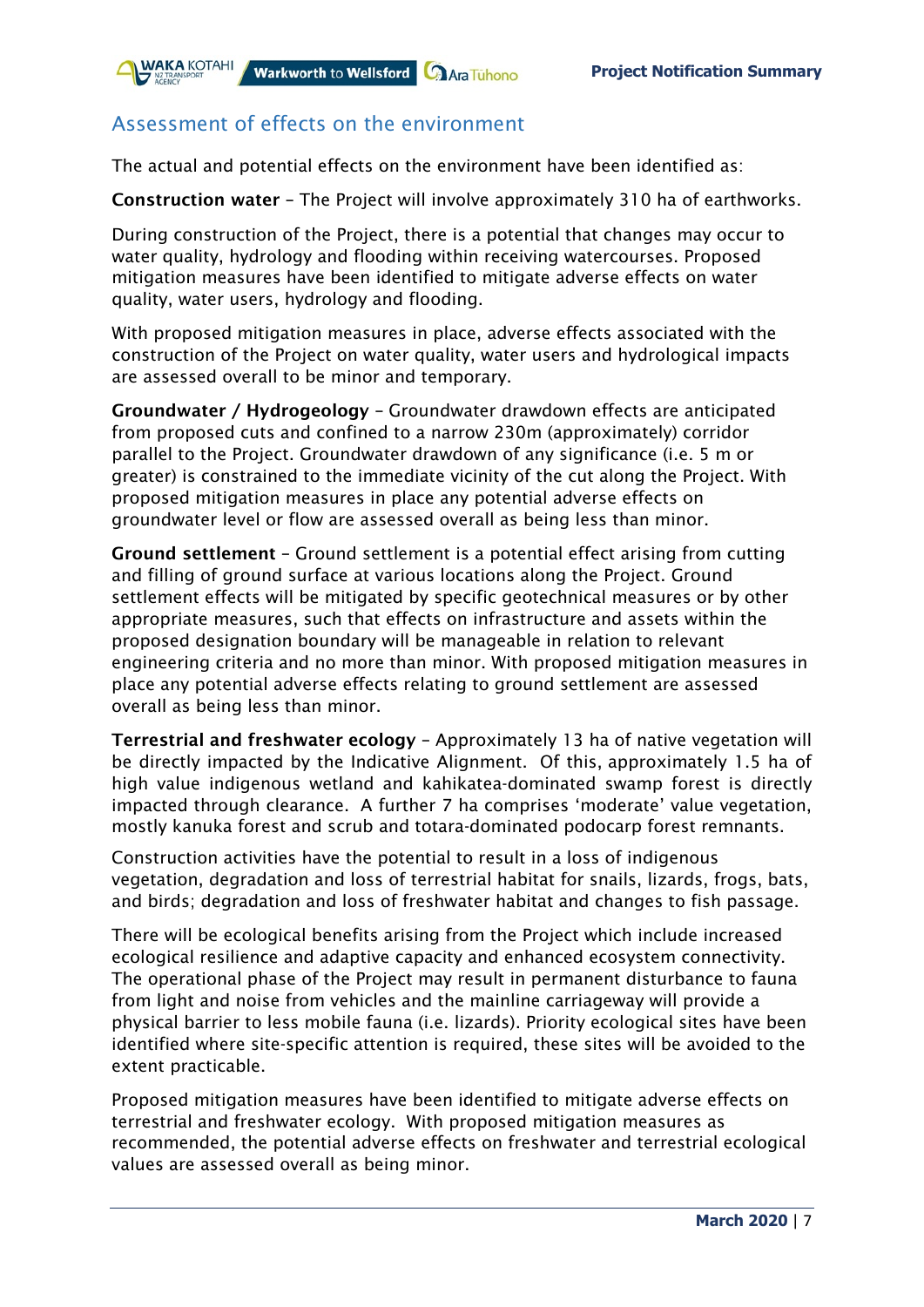Marine ecology and coastal avifauna – There are no works within the coastal marine area. Potential adverse effects on marine ecology and coastal avifauna arise from sediment-laden runoff from open earthworks in large storm events, and stormwater runoff from the road during operation of the Project. This temporary construction discharge has the potential to adversely affect marine ecological values if not managed appropriately. A large rain fall event may result in high levels of sediment laden water being discharged from the Project and eventually into the coastal marine area.

Warkworth to Wellsford **Call Ara Tuhono** 

**NAKA KOTAHI** 

With proposed mitigation measures in place, the potential adverse effects on marine ecological values are assessed overall as being minor.

Construction traffic - The construction of the Project has the potential to impact the surrounding transport network.

The preparation of CTMP and SSTMPs will be undertaken by the contractor prior to construction works commencing to manage traffic flows and potential safety hazards. With proposed mitigation measures in place, the potential adverse effects on freshwater and ecological values are assessed overall as being minor.

Construction noise and vibration - Construction of the Project will result in temporary increases in noise and vibration levels. The Project area is sparsely populated and being a predominantly rural area, the ambient noise levels in the Project area are often low. Minor exceedances of the daytime criteria are possible but likely to be complied with in most cases.

Construction air quality - The construction phase of the Project has the potential to generate dust. There are some specific receivers (i.e. dwellings) in the vicinity of the Project with potentially high sensitivity to air quality effects from construction dust. With proposed mitigation measures in place, the potential adverse effects from construction dust is assessed overall as being minor.

Heritage and archaeology - The Project extends through some known sites and has avoided some sites, reducing adverse effects on known archaeological and historic heritage sites. None of the affected or potentially affected sites within the Project area are of more than moderate historic heritage significance. With proposed mitigation measures in place, the potential adverse effect on heritage and archaeology is assessed overall as being minor.

Land contamination - An interim Preliminary Site Investigation has been undertaken which identifies existing areas of known and potentially contaminated land within the Project area and outlines the typical contaminants likely to be present. Additional contamination investigations prior to any soil disturbance are proposed to determine the actual levels of contamination within the Project area. Once the Project detailed design is complete, and if site investigations identify contaminated land that will be affected, appropriate consents will be sought.

Permanent works in watercourses and water discharges – The Project has the potential to create adverse effects on water quality, water takes, streams and increased flood risk. Approximately 27 km of intermittent and permanent streams will be directly affected by the Indicative Alignment within the proposed designation boundary.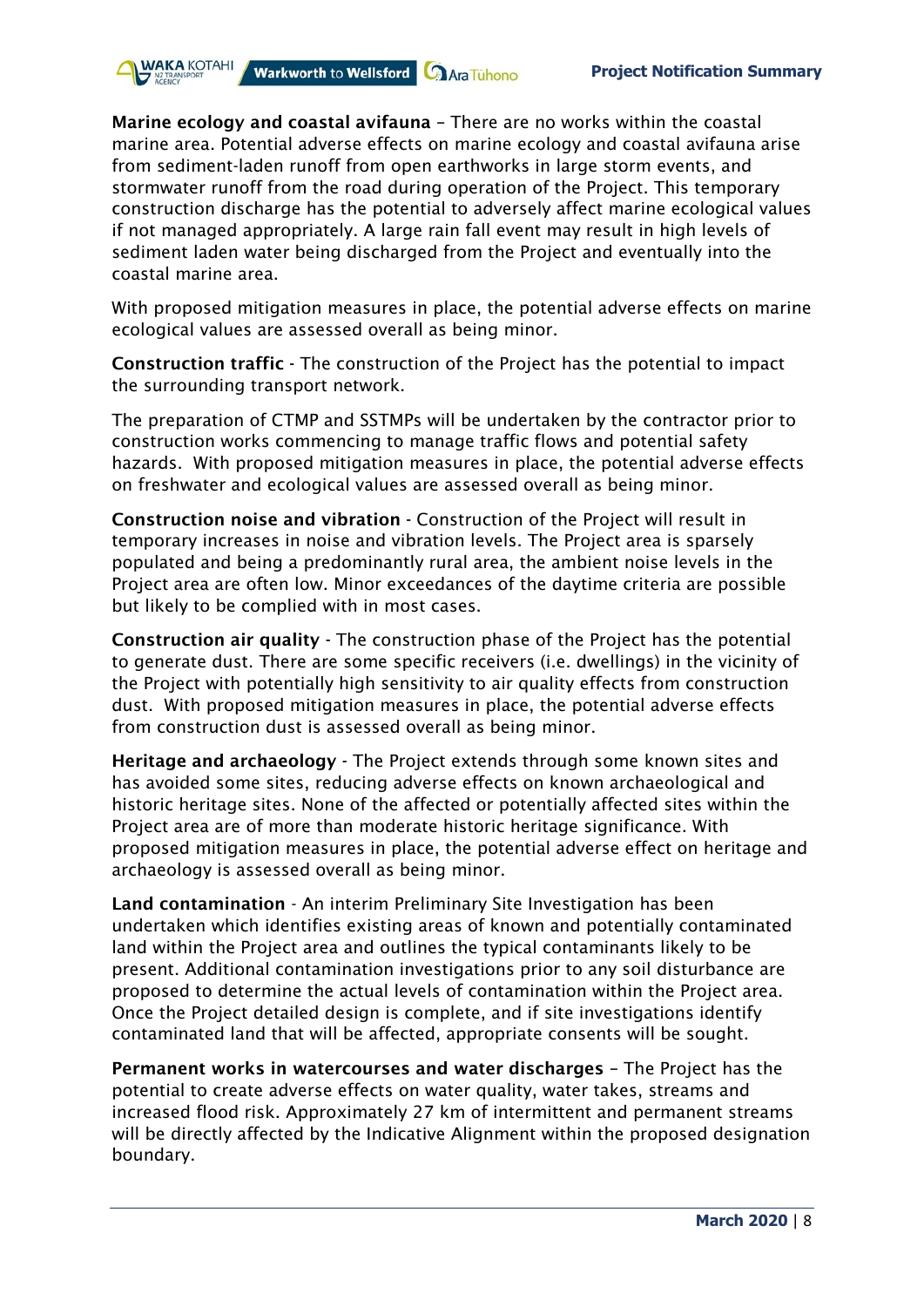With proposed mitigation measures in place, the potential adverse effect on watercourses and water quality once the Project is complete is assessed overall as being minor, with a moderate level of effects on the hydrology of natural wetlands.

Warkworth to Wellsford **Call Ara Tuhono** 

**WAKA KOTAHI** 

Landscape and visual - The Project has the potential to result in landscape and visual effects including effects on wetlands, rivers and their margins; identified sites of Outstanding Natural Features and Significant Ecological Areas; and visual amenity. Landscape and visual effects can be minimised through design development guided by the proposed Urban Landscape Design Framework, and an integrated mitigation approach. The integrated mitigation approach maximises the landscape and ecological outcomes. With mitigation in place the landscape and visual effects of the Project overall will be less than minor.

Operational transport – the Project will deliver significant positive effects. These are:

- Improved safety performance compared to the existing SH1 with the Indicative Alignment designed to motorway standards and therefore, with the intended diversion of traffic to the new road, a higher safety performance on the new road and reduced incidents on the existing SH1;
- Supporting safe cycling and walking by providing linkages where feasible as part of the Project scope (such as across interchanges, onto SH1 at the northern tie in, and on local roads where the Project passes over on a bridge structure);
- Improved freight performance in terms of improved journey times, improved route quality and safety, resilience and travel time reliability;
- Improved route security and resilience of the state highway network north of Auckland through reducing the reliance on one main route (the current SH1); and
- Improved journey times and improved journey time reliability along the state highway network north of Auckland increasing accessibility across many parts of the Regions' road network.

Operational noise - Once constructed, the Project will result in an overall reduction in noise levels currently experienced by sensitive receivers adjacent to the existing SH1 as a result of a reduction in traffic. An increase in noise levels is predicted for residents within proximity to the Project. Proposed mitigation measures are based on the practicable option approach and will mitigate effects on sensitive receivers (i.e. dwellings) which enable specific noise categories to be achieved and comply with relevant standards.

Operational air quality - The operational air quality impacts of the Project on the nearest highly sensitive receptors have been evaluated and the assessment demonstrates that the Project will maintain air quality at acceptable levels. The Project will improve air quality at locations along the existing SH1, particularly at Wellsford and Te Hana. Potential air quality adverse effects are assessed as being less than minor.

Social impacts - The Project has the potential to generate both significant positive and adverse social effects. The key positive regional and local community effects are the result of improved transport safety, reduced congestion, improved journey time reliability as well as economic benefits for Northland and north Rodney. The Project does not sever community access or affect any community facilities such as parks, schools, hospitals, police and fire stations.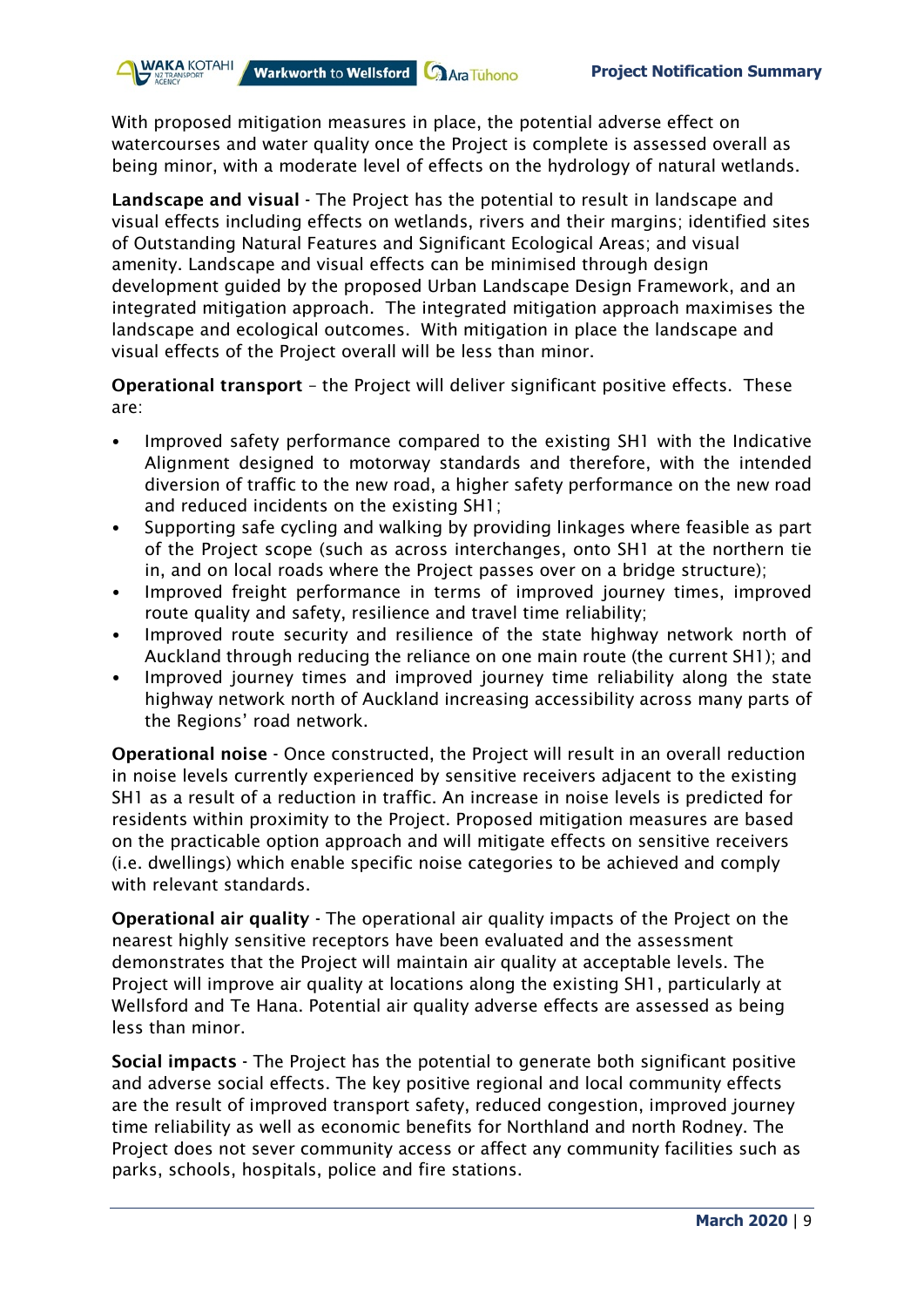The Transport Agency will continue to communicate with directly affected landowners and early acquisition of land may be possible in some circumstances for those meeting the criteria within the Transport Agency's Advance Purchase Policy. Additionally, there is mitigation proposed to maintain open lines of communication and provide stakeholder liaison up to and during construction. Overall adverse social effects are assessed as being moderate. At a wider local and regional level, the effects are assessed overall as significant positive.

Warkworth to Wellsford **Call Ara Tuhono** 

Cultural values - The Project is recognised both as having potential adverse impacts on values important to Mana Whenua and providing opportunities to reflect cultural values in the Project through design and mitigation. Cultural values that may be affected by the Project include on waterways, loss of vegetation and wetland areas, on loss of plant species and on fauna habitat and feed sources and changes to the landform through earthworks. The Project has been identified as having positive effects for Mana Whenua through improving access and the ability to undertake travel safely.

Economic - The Project will deliver significant benefits to the local north Auckland area and the economies of the Auckland and Northland Regions. Some individual businesses located on the existing SH1 alignment may lose some passing trade from through traffic. Overall, economics effects are assessed as being significant positive.

Land use and property - The Project traverses land uses primarily for forestry and/or farming with an area of rural residential and lifestyle blocks north west of Warkworth. Construction effects have the potential to disrupt farming operations. Commercial plantation forestry within the proposed designation is likely to be felled prior to construction. Construction activities will require the establishment of construction yards, haul routes, temporary road works and traffic management. Permanent effects of the Project include loss of farm infrastructure and potentially severing primary production lots such as farms.

Network utilities will be avoided, relocated and/or bridged to avoid permanent adverse effects on their functionality. With mitigation in place the potential adverse effects on land use and property overall are assessed as moderate.

#### Management of effects on the environment

**WAKA KOTAHI** 

The Project to date has sought to avoid adverse effects through the route selection process, Project design and the preliminary construction methodology. Where adverse effects have not been avoided, an integrated approach to mitigation has been adopted. At a high level this approach is informed by the philosophy of Ki Uta Ki Tai (from mountain to sea) which aligns with Mana Whenua values.

The proposed mitigation and monitoring measures are set out in the proposed designation conditions and resource consent conditions. These have been developed to ensure that potential adverse effects that might arise from the final design and construction/operation of the Project will be adequately avoided, remedied or mitigated.